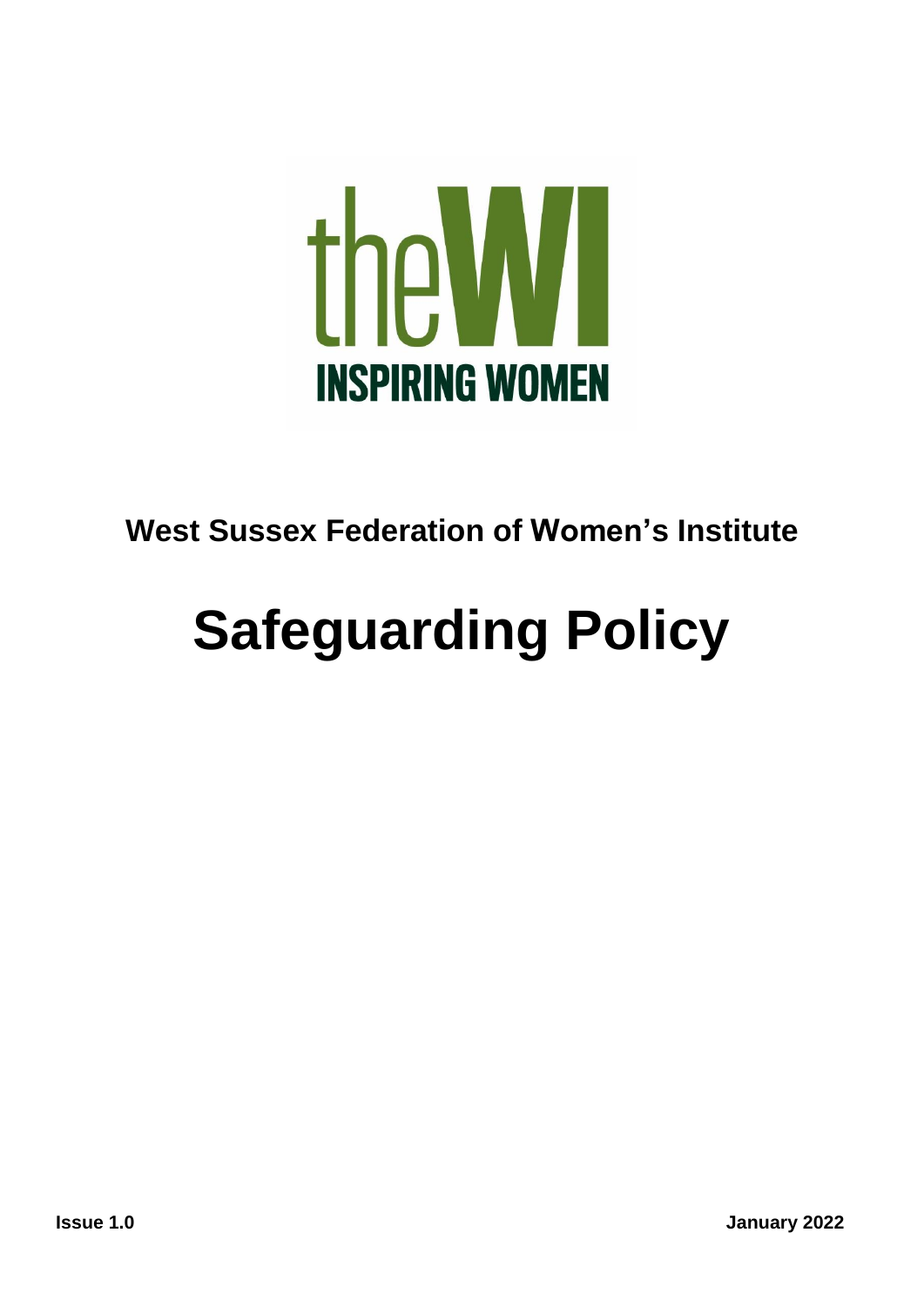# **Adherence of this policy is the responsibility of the Chairman of the Board of Trustees.**

West Sussex Federation of Women's Institutes (WSFWI) is a membership organisation, which offers services to a wide range of individuals, in line with the WI Constitution. It is recognised that some of those who access the WI's services will be children, young people who under the age of 18 and vulnerable adults.

As such, the welfare of the child, young people or vulnerable adults will be paramount, therefore, West Sussex Federation has to make sure that the people they are working with are exposed to minimal risk in all matters and also to make sure staff and volunteers are also at minimal risk of being accused.

West Sussex Safeguarding Policy applies to all staff, the Board of Trustees, volunteers or anyone working or volunteering for or on behalf of the organisation.

#### **The purpose of this policy is:**

- To protect children, young people and vulnerable adults who receive services that are provided by or on behalf of the organisation.
- To provide staff, Trustees, volunteers and any person working on behalf of WSFWI with the overarching principles that underpin the organisations' approach to Safeguarding.

#### **The Legal Framework**

This policy has been drawn up on the basis of the UK law. Please see Appendix 3.

#### **How we might notice abuse**

Concerns about or evidence of abuse can come to us:

- Directly by disclosure by the child, young person of adult.
- By observing the behaviour of the person by the volunteer, member of the public or carer.
- A complaint or expression of concern by a volunteer, carer, member of the public or relative.

Safeguarding is the responsibility of everyone, either within or acting on behalf of the organisation. All staff members and volunteers of WSFWI needs to be alert to the potential of abuse, this also includes abuse by members of the organisation. It is expected that all members are responsible and should respond to any suspected or actual abuse in accordance with this Policy and procedures.

#### **DOING NOTHING IS NOT AN OPTION**

If we know or suspect that a child, young person or vulnerable adult is being abused, we WILL do something and act accordingly making sure that our observation or suspicion is duly recorded.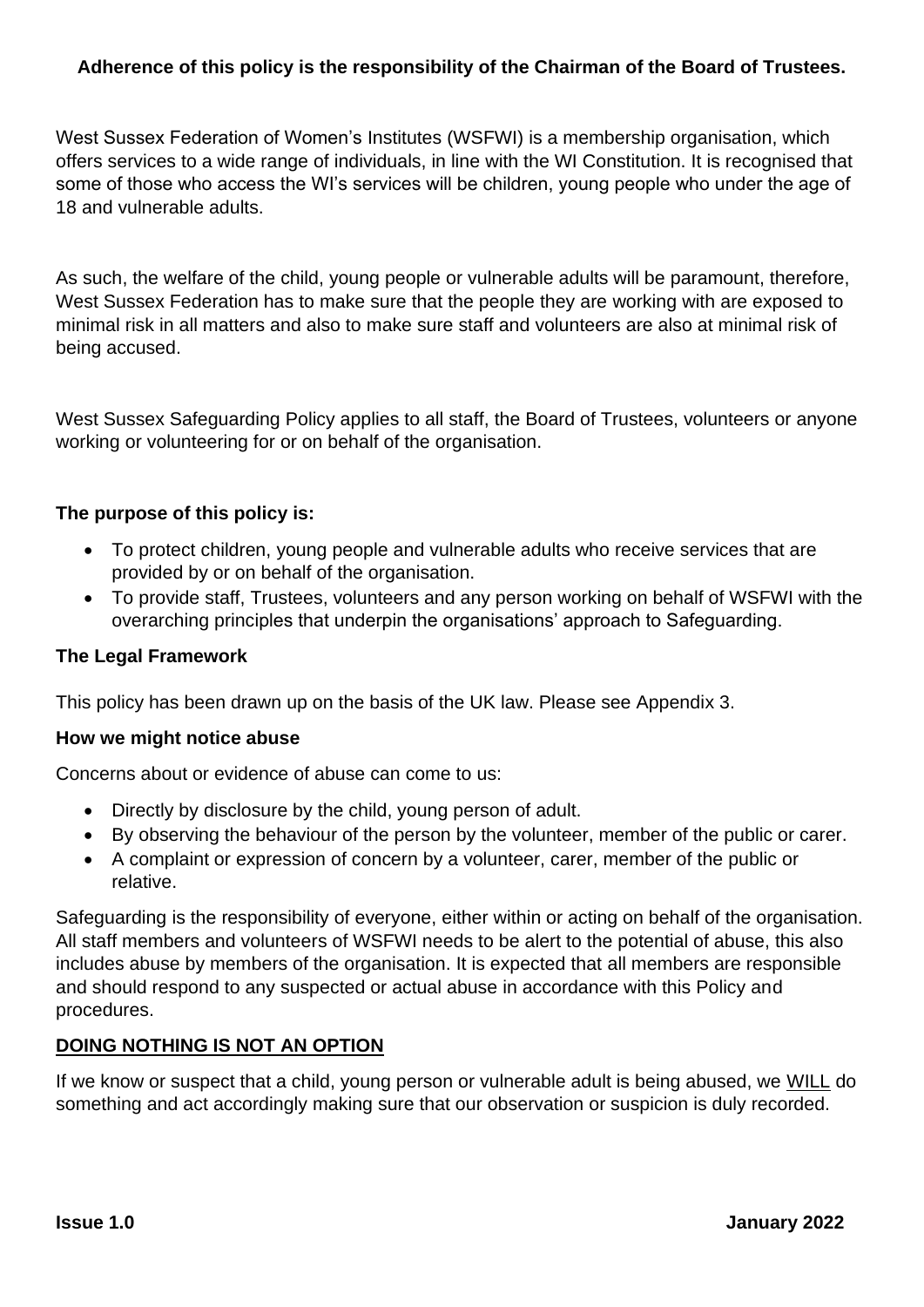## **1. Recruitment, Selection & Training of Staff & Volunteers**

- 1.1 West Sussex Federation of Women's Institute (WSFWI) will ensure that the recruitment and selection procedures take account of the need to protect children, young people and vulnerable adults. A minimum of two references will be taken up for all successful candidates prior to a formal offer of employment and where appropriate, referees will be asked to comment on the applicant's suitability to work with children, young people and/or vulnerable adults.
- 1.2 Where relevant to the post, the WI members/staff will have the appropriate Disclosure and Barring Service check taken out. The check will be requested prior to the applicant having direct contact with children, young people, vulnerable adults and/or their carers.
- 1.3 Induction for new staff and volunteers will include information on all relevant policies and procedures, including eg safeguarding of child, young people and vulnerable adults. All staff and volunteers will be required to read the WSFWI's Safeguarding Policy and on-going training will be provided if necessary.
- 1.4 All staff and volunteers will have a designated supervisor who will provide appropriate ongoing support and supervision.

# **2. Reporting Procedure**

- 2.1 Abuse or vulnerable adults and young people can take many forms including physical, emotional, sexual, financial and institutional. It is not the responsibility of anyone working or volunteering within WSFWI to decide whether or not abuse has taken place, consequently all cases of suspected or alleged abuse must be raised in line with the procedures identified in this Policy.
- 2.2 It is the responsibility of the person that first becomes aware of the situation where there may be a child, young person or vulnerable adult subject to, or at risk of, abuse to:
	- Inform a staff member/volunteer's Line Manager immediately or the senior member of staff/Chair – Board of Trustees, if the Line Manager is unavailable or is implication in the allegation.
	- Record the factual details of the allegation.
	- Clarify the distinction between fact, opinion or hearsay There must be NO attempt by the person to who the allegation has been reported or has concerns/suspicions regarding potential abuse to investigate the matter themselves.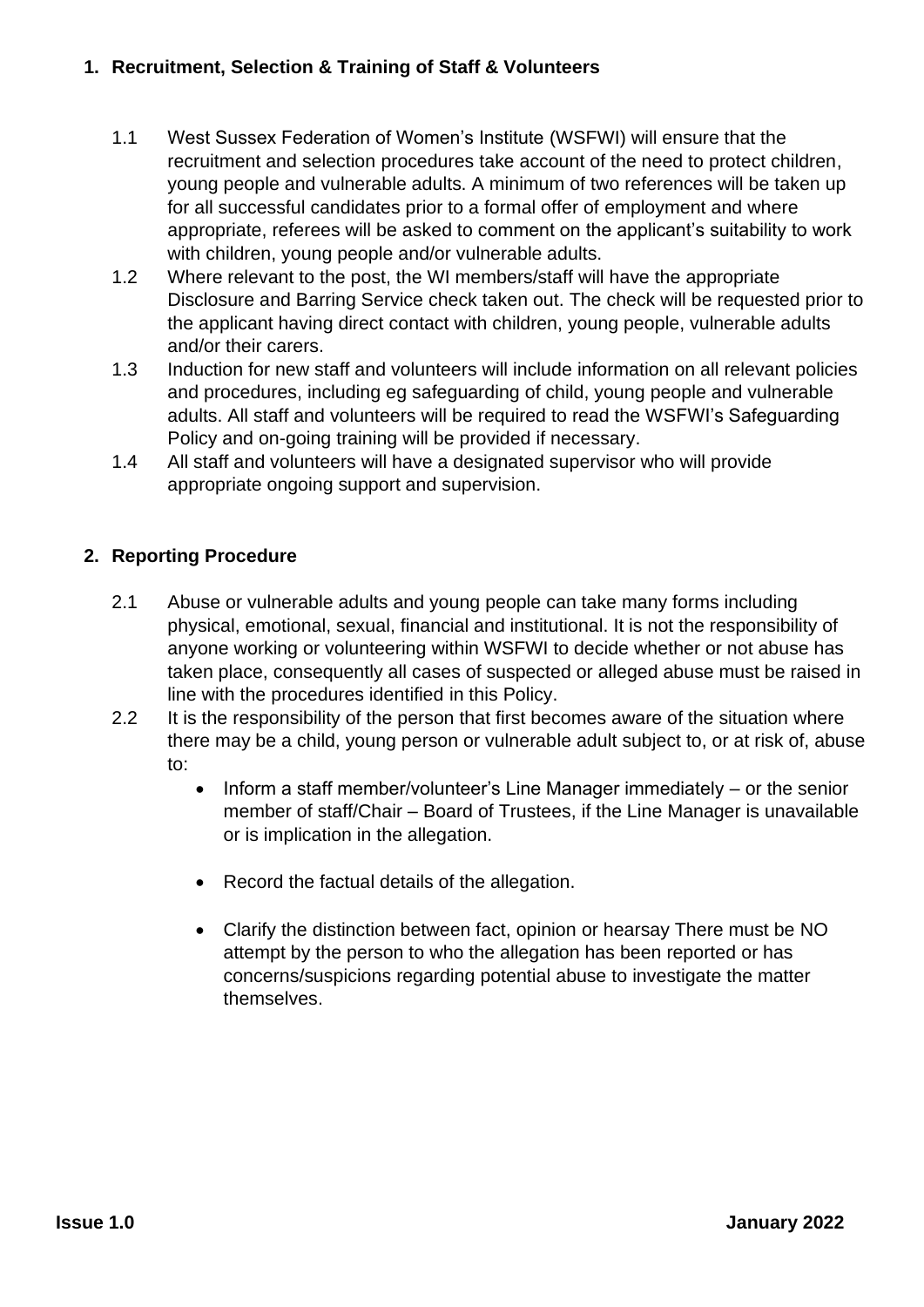- Decide without delay on the most appropriate course of action.
- Deal with any immediate needs of the individual concerned, ensuring any other service users are not put a risk.
- Clarify the facts stated by the member of staff/volunteer, but should not, in any circumstances, discuss the allegation of abuse with the alleged perpetrator or, if possible the victim.
- Address issues of consent and confidentiality.

# **Make a formal referral on the same day as the concern/allegation has been raised to either Adult Social Care, Children's Social Care or the Police wherever:**

- A crime has been, could have been, or yet could be committed.
- There is suspicion that an abuse has taken place.
- The allegation involves a member of staff volunteer, paid carer or anyone who works on behalf of WSFWI.
- Other children, young people or vulnerable adults are at risk:
- 2.4 Where a decision is made not to refer, the concern/allegation must be recorded together with the reasons for the decision.
- 2.5 Any allegation made against a staff member/volunteer should be reported to the Chair of the Board of Trustees who will take action as per this Safeguarding Policy. In the event of an allegation being made against the Chair of the Board of Trustees, this should be reported to the Vice Chair or their nominated representative.
- 2.6 Where a disclosure of abuse is made, care should be taken to explain to them the procedure that will be followed and they should be informed that it might not be possible for WSFWI to maintain confidentiality
- 2.7 Where a member of WSFWI makes an allegation regarding another organisation.

# **3. Accusations made against WSFWI Staff/Member/Volunteer**

If a staff member of WSFWI is accused of abuse they will be immediately suspended on full pay. If a WSFWI member/volunteer is accused of abuse they will be immediately suspended from any Committee positions held. This does not mean that there is a presumption of guilt: it is to protect the member of staff/WI member/volunteer from further accusations. The Chair of the Board of Trustees will then follow the Safeguarding Policy for the organisation.

#### **4. Good Practice**

All staff and volunteers should be familiar with and adhere to SWFWI of Women's Institute Guidelines for the Good Practice for working with Members an Service (see Appendix 2).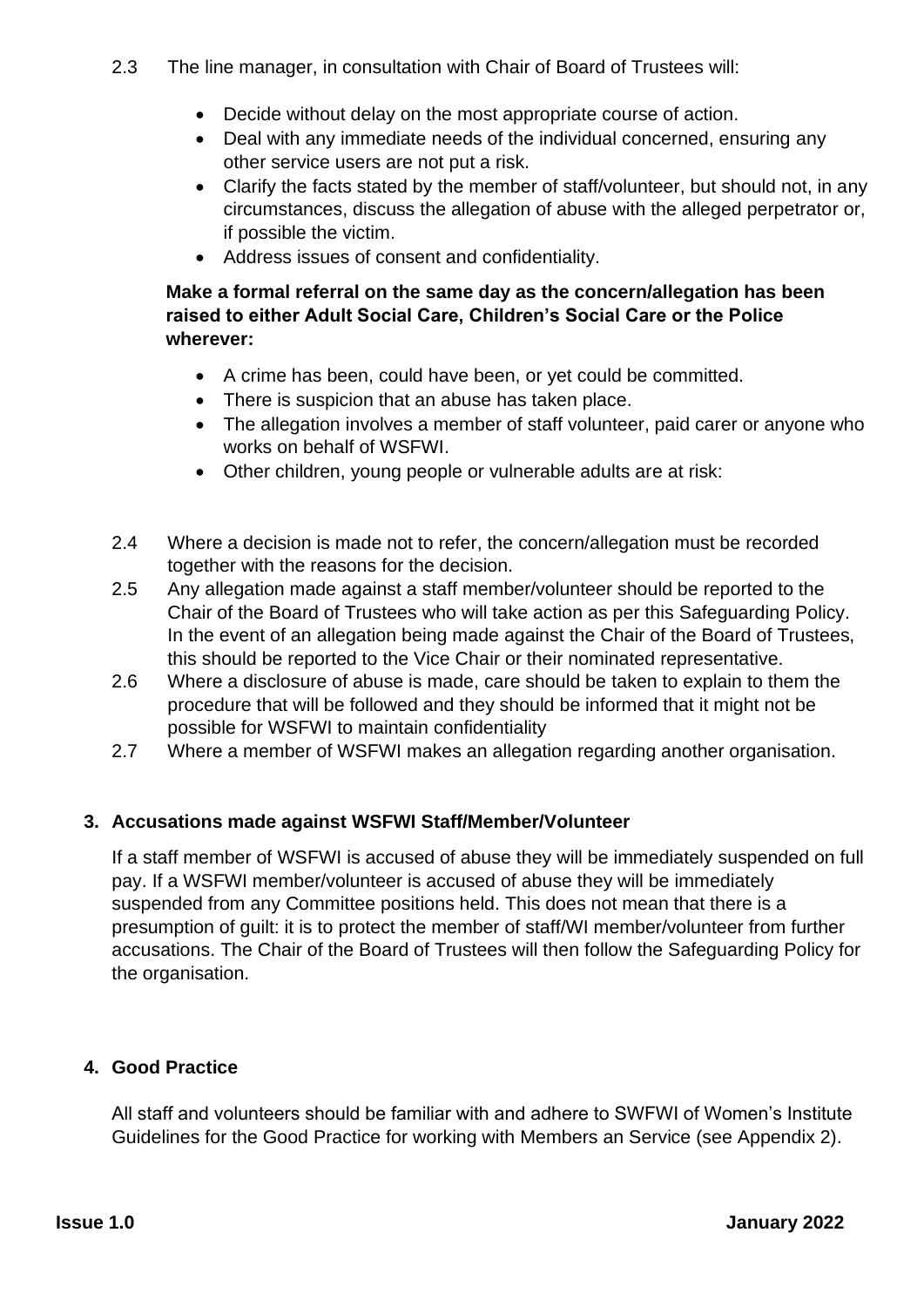# **Appendix 1: Guidelines**

The following are guidelines on immediate action to be taken following a reporting of abuse by a child young person, vulnerable adult or any member of staff/volunteer:

- React calmly so as not to frighten or deter him/her.
- Reassure him/her that it is not their fault.
- Do not promise to keep the information to yourself -inform the individual of WSFWI's confidentiality policy and explain what this means.
- Explain that you need to make sure they will be safe and that you may have to pass on the information to somebody trusted to deal with it appropriately.
- Listen carefully to what they say and take them seriously.
- Allow them to tell you what happened in their own words.
- Clarify what you have heard to establish the basic facts.
- Avoid leading questions.
- Do not ask specific questions regarding explicit details.

If possible, make brief note during the initial disclosure, explaining why you are doing this. If this is not possible, a record of the conversation must be made as soon as possible afterwards. All notes must be dated and signed by the staff member or volunteer taking them, recording the information as set out within this Safeguarding Policy. The information to be included is set out under section 2.2 of the Policy.

# **Appendix 2: Good Practice Guidelines for Working with Service Users**

If it is necessary for a member of staff/volunteer to meet a member or service user outside. Whenever possible, this meeting should be in a public place. Visiting members or service users at their home is not encouraged, however it is recognised that in certain circumstances it may be unavoidable. In the event of a staff member/volunteer visiting a member or service user at home, they should ensure that another member of WSFWI knows where they are going and what time they are expecting to complete their visit, or take 'a friend'.

Members and service users should never be given access to the home address or telephone number of any volunteer or staff member of WSFWI without explicit consent.

# **Appendix 3:**

- The Mental Health Act (1983)
- Safeguarding Vulnerable Groups Act (2006)
- The Children Act (1989)
- Protection of Freedoms Act (2002)
- The Children and Families Act (2014)
- The Sexual Offences Act (2003)
- The Care Act (2014)
- The Public Interest Disclosure Act (1998)
- Making Safeguarding Personal Guide (2014)
- Working Together (2015)
- The United Convention of the Rights of the Child (1991)